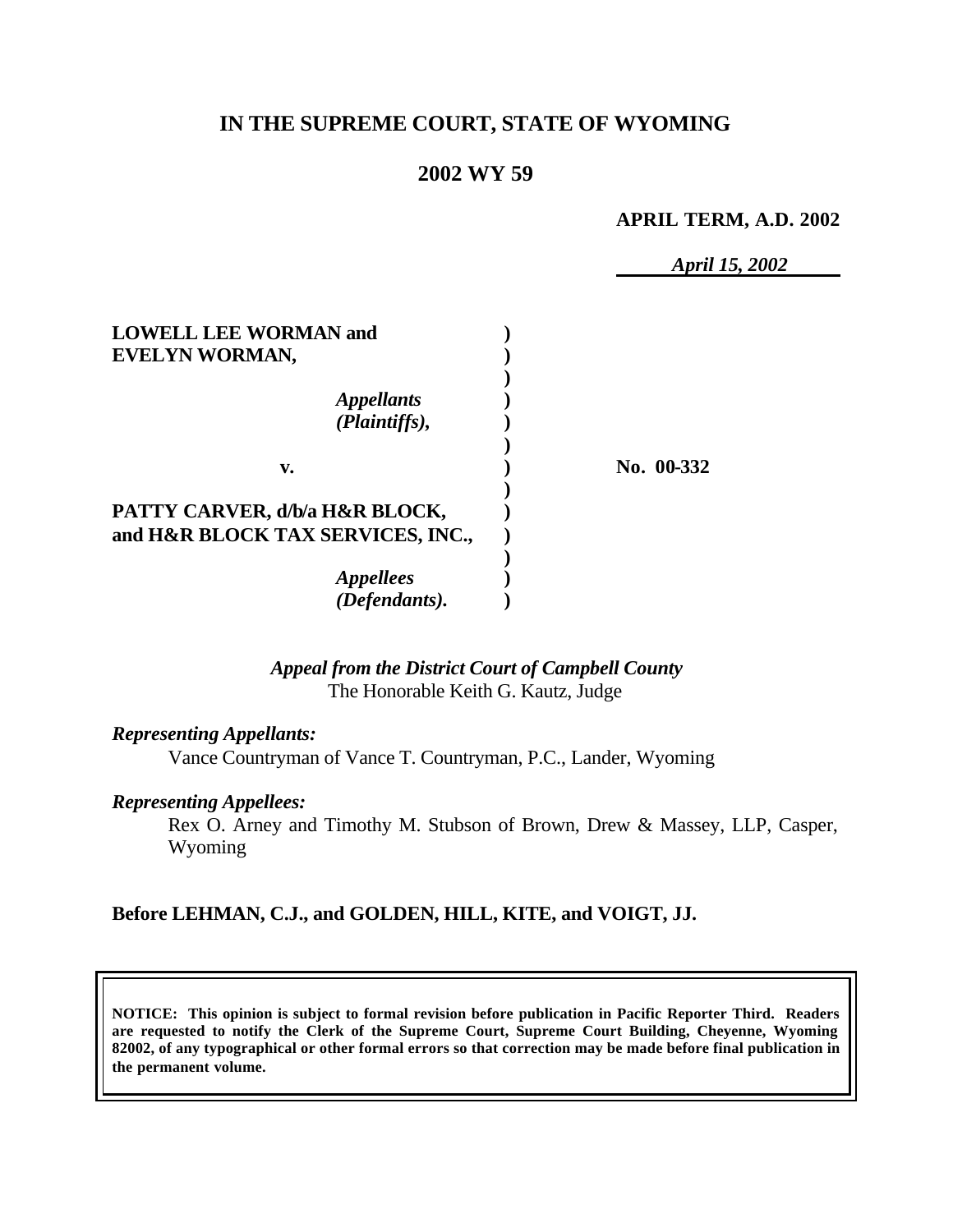KITE, Justice.

[¶1] Appellants Lowell Lee Worman (Lee) and Evelyn Worman (Evelyn) appeal from the district court's order granting summary judgment in favor of Appellees Patty Carver, d/b/a H&R Block, and H&R Block Tax Services, Inc. The district court ruled collateral estoppel and public policy barred the Wormans from asserting their claims. We affirm in part, reverse in part, and remand.

### **ISSUES**

[¶2] The Wormans state the issues on appeal as follows:

Whether Evelyn Worman's claims are derivative or independent of Lee Worman's claims;

Whether the submission of a jury instruction regarding Lee Worman's good faith adjudicates Evelyn Worman's claims against Patty Carver and H&R Block;

Whether [t]he [g]eneral [p]rinciples [o]f [c]ollateral [e]stoppel [a]pply [i]n [t]his [c]ase;

Whether the submission of a jury instruction regarding Lee Worman's good faith precludes Lee Worman's claims against Patty Carver and H&R Block;

Whether Appellants are entitled to a jury decision regarding the apportionment of fault;

Whether public policy precludes the claims of the Appellants.

The appellees frame the issues as follows:

1. Whether Appellant Lee Worman is collaterally estopped from bringing his claims where they are fundamentally inconsistent with his conviction in a criminal trial in the United States District Court for the District of Wyoming for willfully signing a fraudulent tax return.

2. Whether Appellant Evelyn Worman is collaterally estopped from bringing her claims where she is in a position of privity with Lee Worman and where her claims are dependent upon the claims of her husband.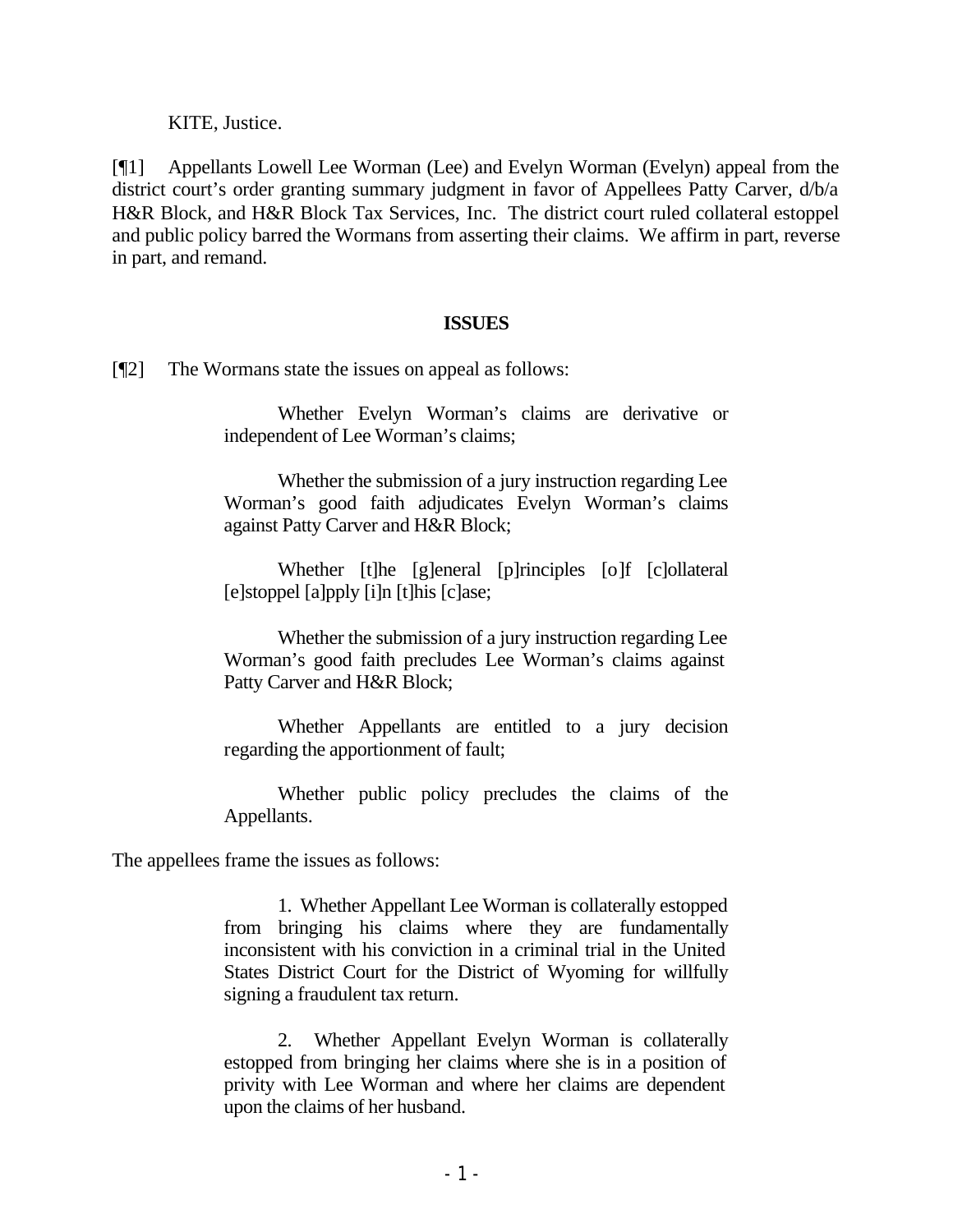3. Whether Appellant Lee Worman's claims are barred by public policy where they arise out of his own criminal conduct.

4. Whether Appellant Evelyn Worman is precluded from bringing her claims where those claims are based upon Lee Worman's criminal conduct.

## **FACTS**

[¶3] Lee and Evelyn worked for Farmers Cooperative Association (Farmers Co-op) in Gillette. Lee was the general manager, and Evelyn was a bookkeeper. Ms. Carver operated an H&R Block tax service franchise (Gillette H&R Block) in Gillette.

[¶4] In 1982, Lee became involved in a trucking company known as Whelchel Trucking with his brother-in-law, Ernie Whelchel (Ernie). Ernie was married to Lee's sister, Dorothy Whelchel (Dorothy). The Whechels divorced in 1992. Lee and Ernie disagreed over the extent of Lee's involvement in the trucking company. Lee claimed he was a partner in Whelchel Trucking while Ernie maintained Lee simply loaned him money for the business.

[¶5] In any event, Whelchel Trucking filed partnership tax returns for several years, listing Ernie and Lee as partners. Gillette H&R Block prepared the Whelchel Trucking returns and the Wormans' individual returns. In 1989, Ernie instructed Ms. Carver not to prepare any more partnership tax returns for Whelchel Trucking.

[¶6] Whelchel Trucking leased its trucks exclusively to Farmers Co-op. In 1991, Lee began writing checks from the Farmers Co-op checking account to his personal account. He wrote on the check stubs that the payments were to Whelchel Trucking, but the checks were made out to his personal account. Lee did not report these funds as income on his personal income tax returns.

[¶7] The United States charged Lee with four counts of willfully submitting false tax returns in violation of 26 U.S.C. § 7206(1) for the years of 1991 through 1994.<sup>I</sup> Lee was tried before a jury in the federal district court in August 1998, and the jury found him guilty on all four counts. The federal district court denied Lee's motion for a judgment of acquittal notwithstanding the verdict, and Lee appealed. The United States Court of Appeals for the Tenth Circuit affirmed Lee's conviction on April 6, 2000. *United States v. Worman,* No. 98- 8102, 2000 WL 358384 ( $10^{th}$  Cir. Apr. 6, 2000).

[¶8] The Wormans commenced the present action after Lee was convicted of filing false tax returns. They claimed Ms. Carver was negligent in preparing their tax returns and H&R

<sup>1</sup> Lee was also charged with two counts of aiding and assisting in the preparation of a false tax return as prohibited by 26 U.S.C. § 7206(2), but the United States dismissed those counts.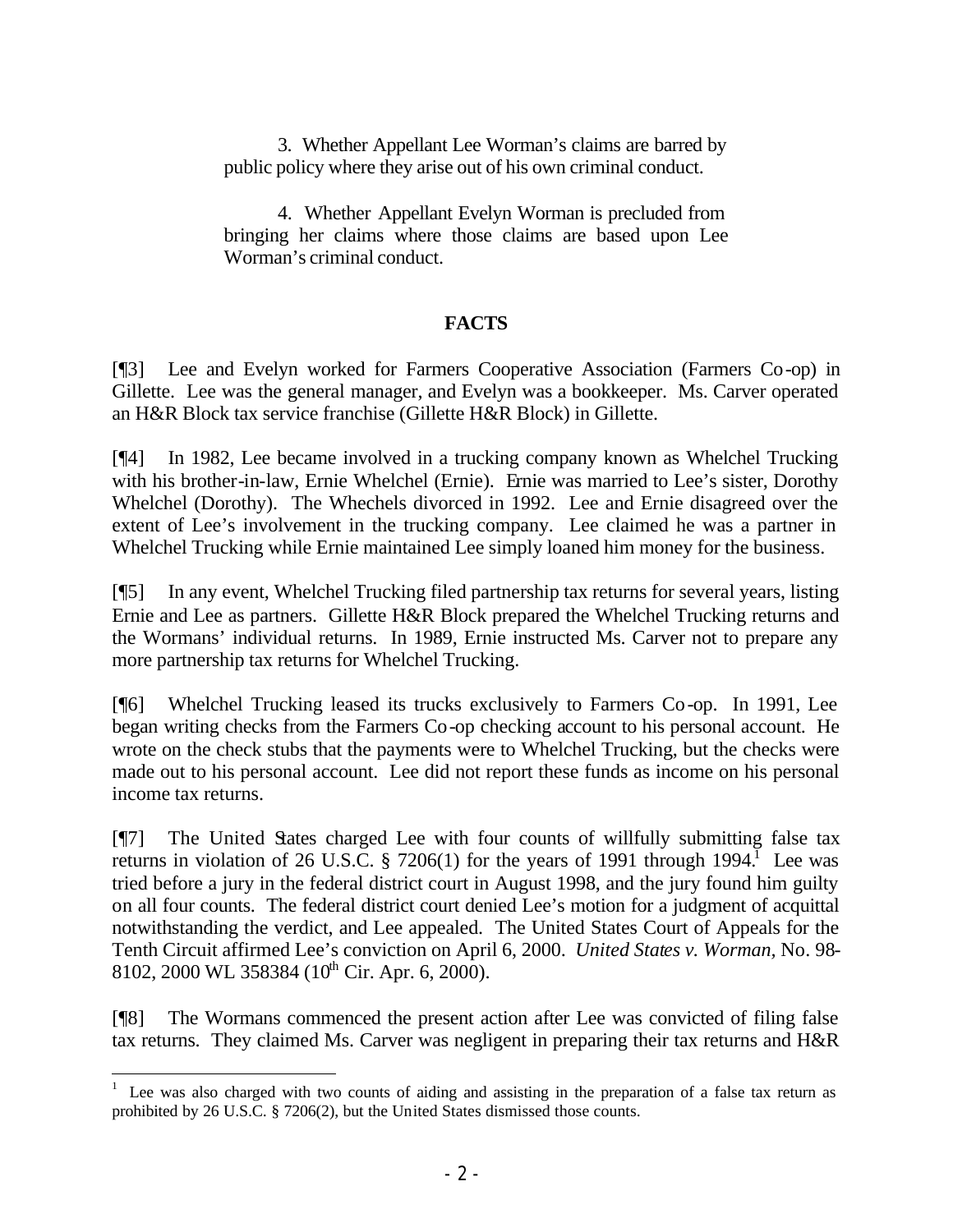Block Tax Services, Inc. was negligent in its supervision and training of Ms. Carver. In addition, they asserted claims for negligent misrepresentation, fraud, and *respondeat superior*. The Wormans maintained Lee was convicted of tax fraud because of the appellees' wrongful actions and, as a result, they incurred damages including attorneys' fees in the criminal case, loss of credibility and reputation, loss of value from a civil suit, civil tax penalties and interest, and emotional distress. Evelyn also presented a separate claim for loss of Lee's consortium while he served his prison sentence.

[¶9] The appellees filed a motion for a summary judgment, and the Wormans filed a motion for a partial summary judgment. The district court held a hearing on the motions and subsequently granted the appellees' summary judgment motion. In its decision letter, the district court ruled Lee was collaterally estopped from asserting his claims against the appellees. It stated in pertinent part:

> The central issue in this case is whether Worman relied in good faith on the advice and work of the Defendants in preparing his 1991-1994 personal income tax returns. If he cannot establish that he relied on the Defendants['] advice and work then he cannot establish that any damages he claims were caused by the Defendants. The Federal Court jury decided, beyond a reasonable doubt, that Worman did not rely in good faith on advice or work from the Defendants. Collateral estoppel prevents him from claiming that he relied in good faith on the Defendants for those tax returns.

> The Plaintiffs argue that this case raises numerous issues which were not decided in Worman's criminal trial. Other issues do exist here, but each of them is dependent on Worman's ability to show that his damages were caused by the Defendants because he relied on them.

The district court also held Evelyn was in privity with Lee and her claims were barred because they derived entirely from Lee's claims.

[¶10] The Wormans filed a motion for reconsideration, which the district court denied. They appealed.

## **STANDARD OF REVIEW**

[¶11] A summary judgment may be granted when there are no genuine issues of material fact and the prevailing party is entitled to a judgment as a matter of law. *Boley v. Greenough*, 2001 WY 47, ¶10, 22 P.3d 854, ¶10 (Wyo. 2001); *Burbank v. Wyodak Resources Development Corp.*, 11 P.3d 943, 946 (Wyo. 2000).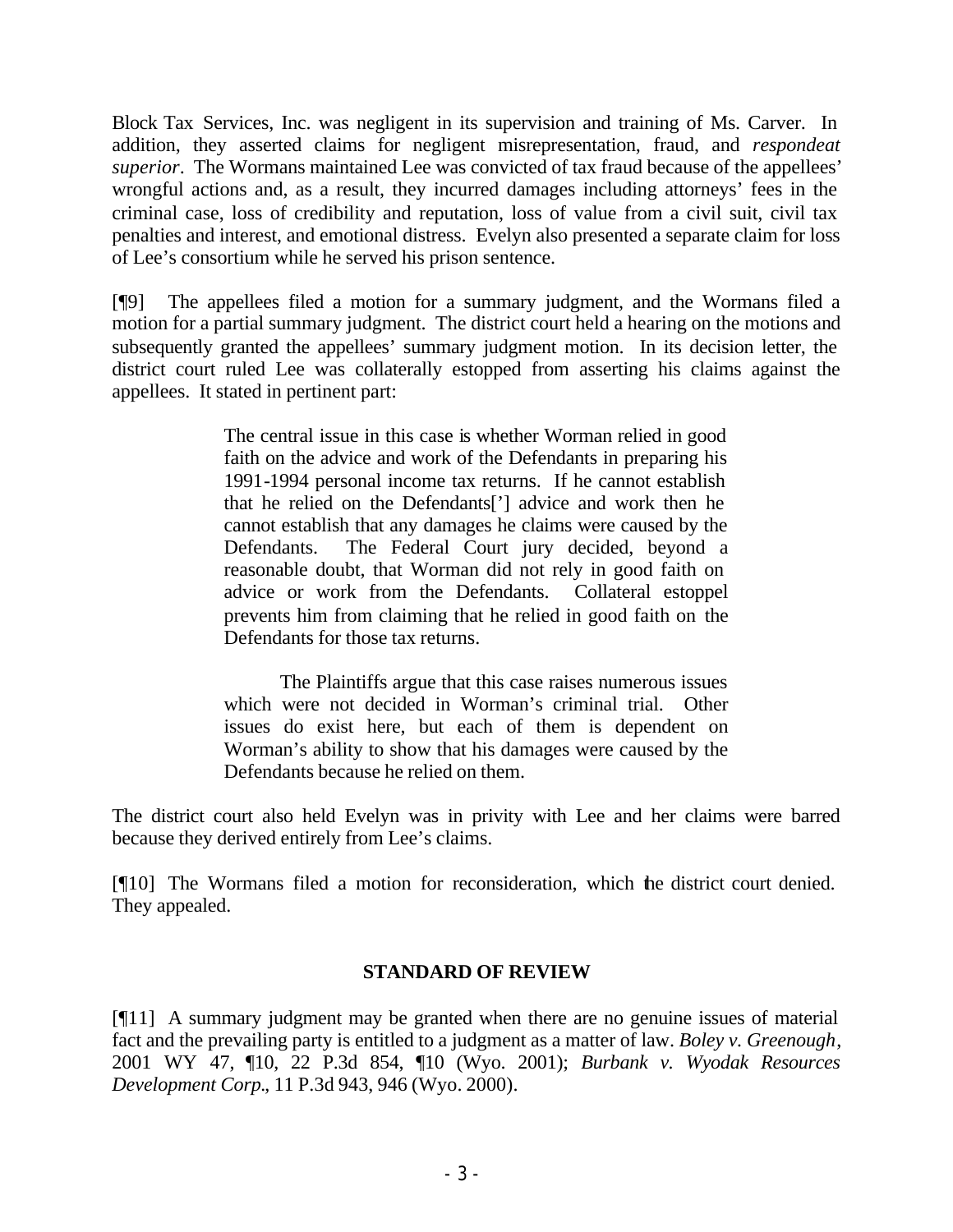We review a summary judgment in the same light as the district court, using the same materials and following the same standards. We examine the record from the vantage point most favorable to the party opposing the motion, and we give that party the benefit of all favorable inferences that may fairly be drawn from the record. The review of a grant of summary judgment involving a question of law is *de novo*.

*Rawlinson v. Cheyenne Board of Public Utilities*, 2001 WY 6, ¶5, 17 P.3d 13, ¶5 (Wyo. 2001) (citations omitted).

## **DISCUSSION**

## **A. Collateral Estoppel**

[¶12] The Wormans contend the district court erred by ruling that collateral estoppel barred their claims. In general, they argue the issue in the federal criminal case was not identical to the issue presented in the case at bar. The Wormans also insist Evelyn's claims did not derive from Lee's claims and she is not, therefore, bound by the federal criminal jury's decision.

[¶13] *Res judicata* and collateral estoppel are related but distinct concepts which preclude the relitigation in a subsequent suit by the same parties or their privies of questions directly determined by a court of competent jurisdiction. *Eklund v. PRI Environmental, Inc.*, 2001 WY 55, ¶15, 25 P.3d 511, ¶15 (Wyo. 2001); *Tenorio v. State ex rel. Wyoming Workers' Compensation Division*, 931 P.2d 234, 238 (Wyo. 1997). The United States Supreme Court discussed the purpose of the preclusion doctrines in *Montana v. United States,* 440 U.S. 147, 153-54 (1979):

> To preclude parties from contesting matters that they have had a full and fair opportunity to litigate protects their adversaries from the expense and vexation attending multiple lawsuits, conserves judicial resources and fosters reliance on judicial action by minimizing the possibility of inconsistent decisions.

[¶14] *Res judicata* bars relitigation of previously litigated claims or causes of action, and collateral estoppel bars relitigation of previously litigated issues. *Slavens v. Board of County Commissioners for Uinta County*, 854 P.2d 683, 686 (Wyo. 1993). Collateral estoppel may preclude the relitigation in a subsequent civil action of an issue decided in a criminal case. *See, e.g.*, *Kennedy v. Mendoza-Martinez,* 372 U.S. 144 (1963); *see also* Restatement (Second) of Judgments § 85 (1982); 47 Am. Jur. 2d *Judgments* § 733 (1995).

[¶15] The proper doctrine for our consideration in this case is collateral estoppel because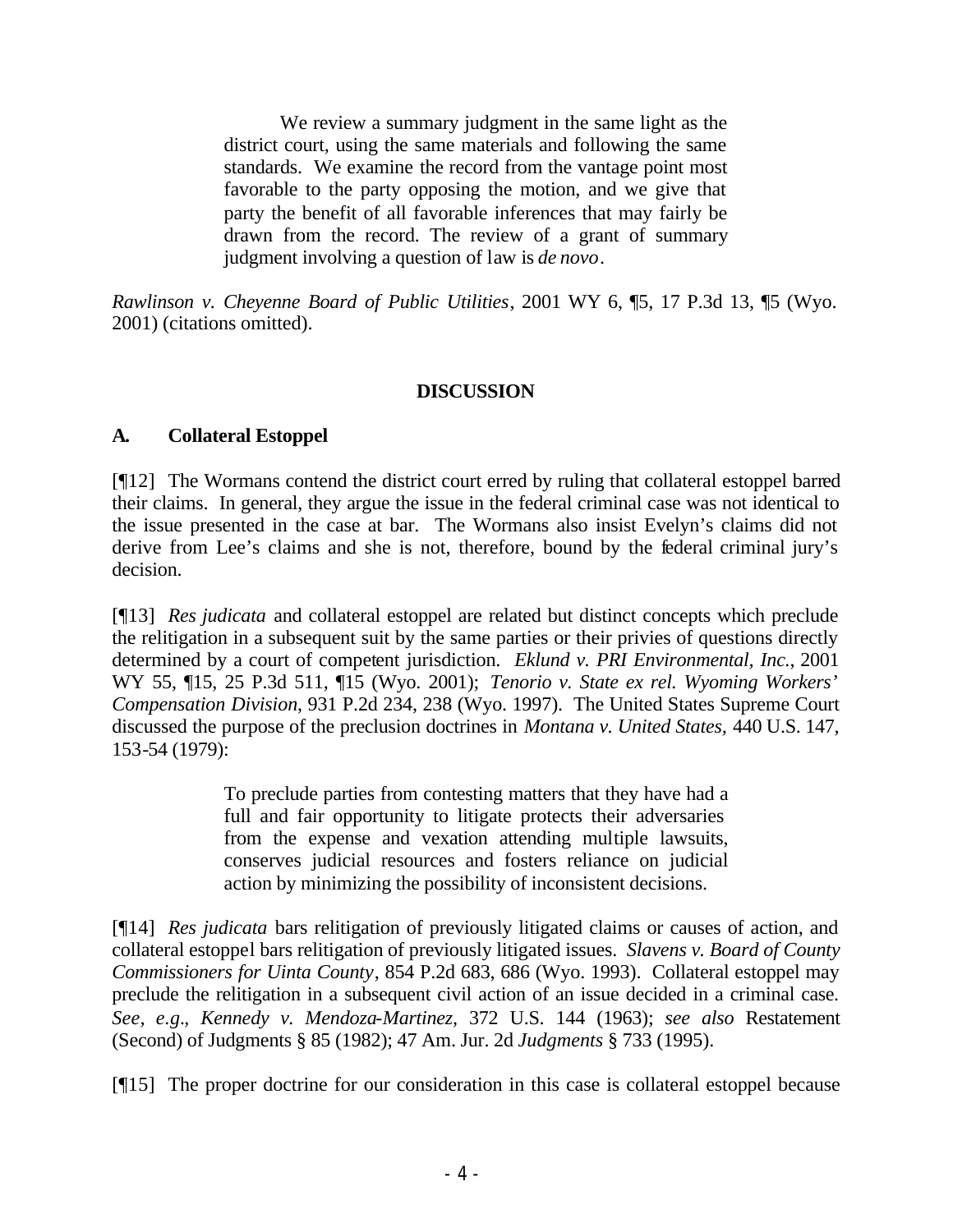the matter involves issues previously litigated in Lee's criminal case. Four factors are considered in determining whether collateral estoppel applies:

> (1) whether the issue decided in the prior adjudication was identical with the issue presented in the present action; (2) whether the prior adjudication resulted in a judgment on the merits; (3) whether the party against whom collateral estoppel is asserted was a party or in privity with a party to the prior adjudication; and (4) whether the party against whom collateral estoppel is asserted had a full and fair opportunity to litigate the issue in the prior proceeding.

*Eklund*, 2001 WY 55, ¶15.

# **1.** *Lee's Claims*

[¶16] The parties strongly disagree about whether the issues in this case and those in the criminal case were identical. In this case, the Wormans stated causes of action for negligence, misrepresentation, and fraud. They maintained Lee was convicted of tax fraud as a result of the appellees' wrongful actions and he incurred damages including attorneys' fees in the criminal case, loss of credibility and reputation, loss of value from a civil suit, civil tax penalties and interest, and emotional distress. In order to prevail, the Wormans had to prove Lee relied upon the appellees' advice and services in signing their 1991 through 1994 income tax returns. If Lee did not rely on the appellees' advice and services, the Wormans cannot establish that the appellees caused Lee's damages. Consequently, Lee's state of mind was at issue in this action.

[¶17] The criminal case also addressed Lee's state of mind. The federal jury found Lee guilty on four counts of willfully submitting a false tax return. The federal court instructed the jury that, in order for it to convict Lee, the government had to prove the following elements for each of the four years at issue:

> One: The defendant, Lowell Lee Worman, made and signed a tax return for the years 1991, 1992, 1993, and 1994 that contained false information, as to a material matter as detailed in the Indictment;

Two: The defendant knew that this information was false;

Three: The return contained a written declaration that it was being signed subject to the penalties of perjury; and

Four: In filing the false tax return, the defendant acted wil[l]fully.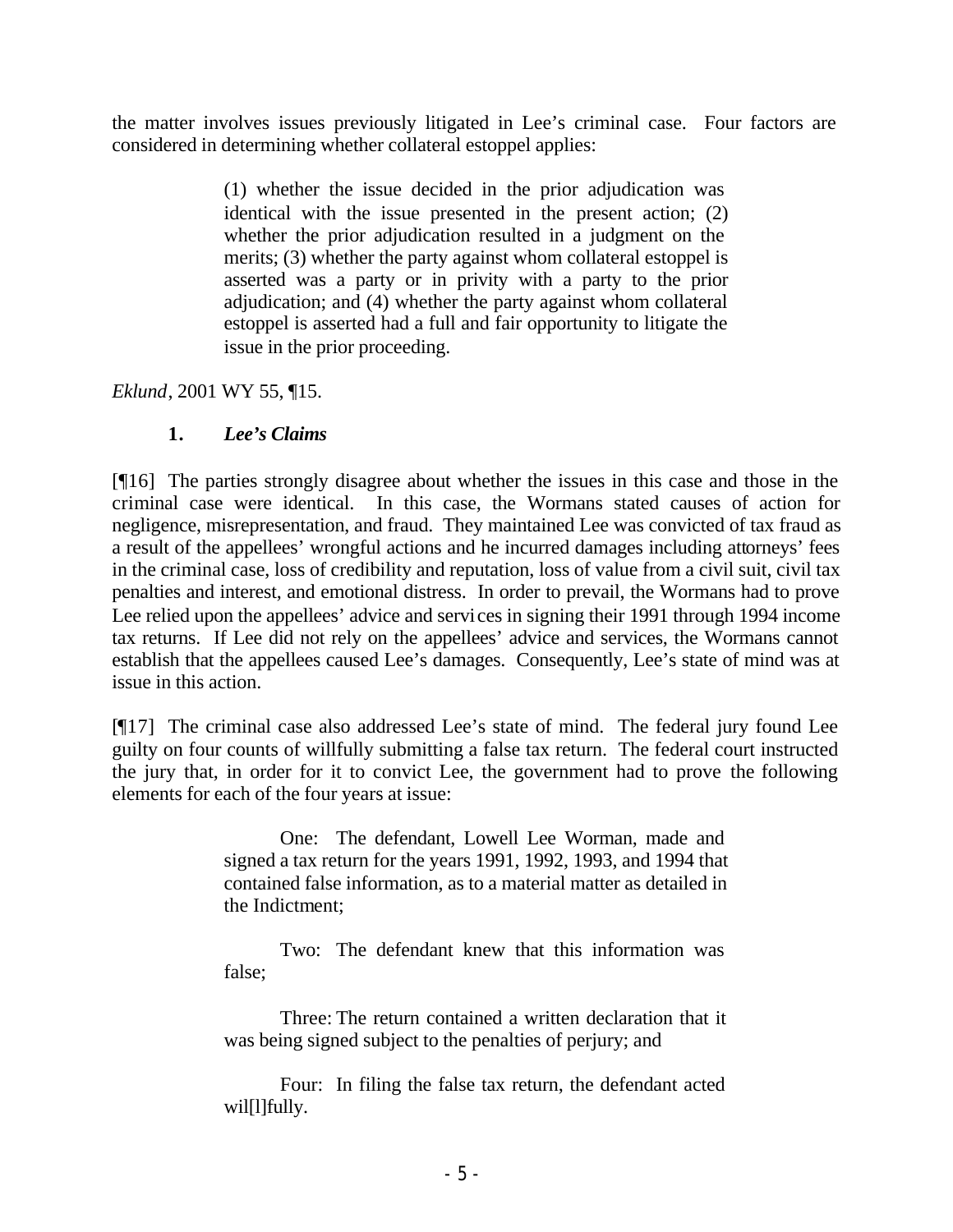The court also instructed the jury on the meaning of willfully: "To act willfully means to act voluntarily and deliberately and intending to violate a known legal duty. Negligent conduct is not sufficient to constitute willfulness." Another instruction informed the jury that good faith was a complete defense to the charges:

> The good faith of the defendant, Lowell Lee Worman, is a complete defense to the tax charge in Counts 1, 2, 3, and 4 of the indictment because good faith is simply inconsistent with willfully filing a fraudulent or false tax return.

> While the term "good faith" has no precise definition, it means, among other things, an honest belief, a lack of malice, and the intent to perform all lawful obligations. A person who acts on a belief or on an opinion honestly held is not punishable under the statute merely because that honest belief turns out to be incorrect or wrong. The tax laws subject to criminal punishment only those people who willfully file[] a fraudulent or false tax return.

The jury determined Lee's actions were willful when it convicted him of tax fraud.

[¶18] In *Dover v. Baker, Brown, Sharman & Parker,* 859 S.W.2d 441 (Tex. App. 1993), a Texas Court of Appeals addressed a factual situation similar to the one in this case. Mr. Dover was convicted of making and subscribing to false tax statements under 26 U.S.C. § 7206(1) (1988), and he subsequently sued his attorneys and accountants for malpractice, claiming he was convicted because of their misconduct. 859 S.W.2d at 444-45. The trial court dismissed Mr. Dover's claims against the accountants because they were barred by the statute of limitations. 859 S.W.2d at 447. The trial court also granted summary judgment in favor of the attorneys. *Id.* The court held Mr. Dover was collaterally estopped from claiming he relied upon the attorneys' legal advice. 859 S.W.2d at 449.

[¶19] The Texas Court of Appeals affirmed the trial court's decision. It explained the jury was required to find Mr. Dover's actions were willful to convict him of tax fraud under 26 U.S.C. § 7206(1) and a finding of willfulness would be inconsistent with a claim his attorneys were negligent:

> [A] critical issue decided in each of these criminal convictions was that Dover participated in the corporate transaction knowingly and wil[l]fully, and not out of justifiable reliance on [the attorneys'] advice. Dover could not have knowingly and wil[l]fully engaged in the underlying transactions and engaged in those transactions in good faith mistaken reliance on [the attorneys'] advice. Under the criminal law, *those findings were mutually exclusive*.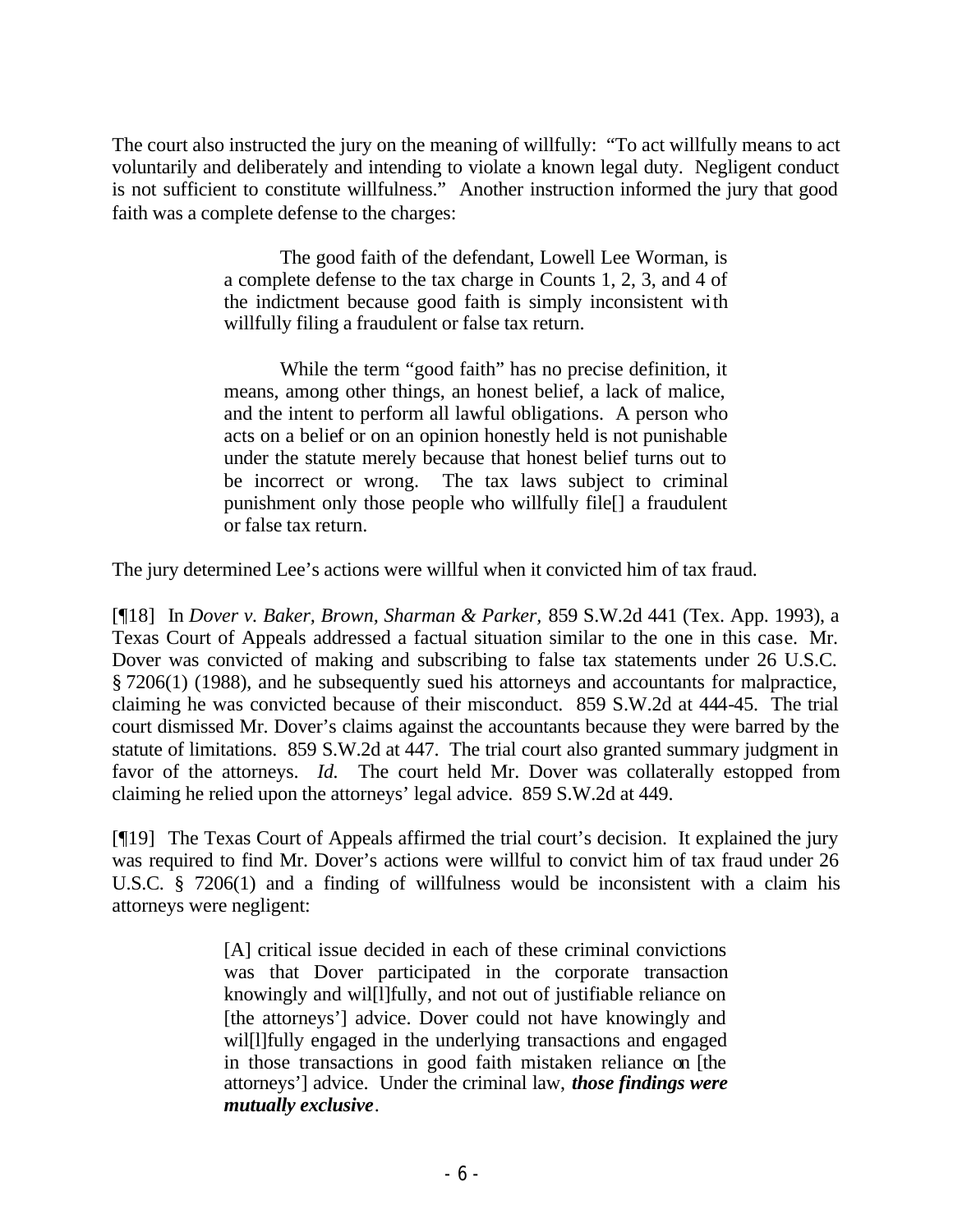859 S.W.2d at 449 (emphasis added); *see also Richey v. United States Internal Revenue Service*, 9 F.3d 1407 ( $9<sup>th</sup>$  Cir. 1993) (holding the issue of the taxpayer's willfulness was decided in his criminal tax fraud case and could not be relitigated in a subsequent civil suit).

[¶20] The federal jury found Lee guilty of willfully signing a false tax return. In making that determination, it necessarily concluded Lee did not rely in good faith upon the appellees' advice and services in submitting the information. Consequently, the appellees' conduct, whether negligent or not, could not have caused Lee to be convicted of tax fraud. The issues in the criminal case were identical to those in the civil case.

[¶21] The other collateral estoppel factors are also clearly satisfied as to Lee's claims. He was a party in the criminal action, and his criminal conviction was a judgment on the merits. *See Eklund,* 2001 WY 55, ¶15; *Dover,* 859 S.W.2d at 449; *Richey,* 9 F.3d at 1410-11. In addition, a criminal trial presents a defendant with a full and fair opportunity to litigate the issues because a criminal defendant has strong incentives to vigorously defend the charges against him. *See, e.g.*, *Kennedy,* 372 U.S. 144. At the criminal trial, Lee attempted to prove his actions were not willful and he relied in good faith upon the appellees' advice. Even though he was not successful, he had a full and fair opportunity to litigate the issue.

[¶22] The Wormans contend the application of collateral estoppel in this case was improper because the decision in another civil case altered the underlying facts of this matter. "It is, of course, true that changes in facts essential to a judgment will render collateral estoppel inapplicable in a subsequent action raising the same issues." *Montana,* 440 U.S. at 159.

[¶23] Prior to the criminal trial, Ernie filed a civil action against his ex-wife–Dorothy–and Lee. *Whelchel v. Whelchel*, Civ. Case No. 19963 (6<sup>th</sup> Jud. Dist. Wyo. 1999). He also named Farmers Co-op in the suit. *Id.* The various parties filed numerous claims, cross-claims, and counterclaims. Ernie asserted, among other things, that Lee improperly took funds which belonged to Whelchel Trucking when he issued the Farmers Co-op checks to his personal account. The case was tried to the court, but the court did not issue its decision until after the criminal trial was held. The *Whelchel* court ultimately ruled generally against each of the parties.

[¶24] The Wormans claim the ruling in *Whelchel* was inconsistent with Lee's criminal conviction because, in order to convict Lee of tax fraud, the federal jury had to find he converted funds from Whelchel Trucking. Otherwise, they argue, the funds he received would have been partnership distributions which were not taxable. The Tenth Circuit Court of Appeals ruled in Lee's appeal that sufficient evidence existed for the jury to reasonably conclude Lee was not a partner in Whelchel Trucking and, consequently, the funds he took from Farmers Co-op amounted to income and were taxable. *Worman,* 2000 WL 358384, at \*3.

[¶25] The Wormans assert that the court in *Whelchel* determined Lee did not convert funds. A careful review of the decision in *Whelchel*, however, belies the Wormans' argument. The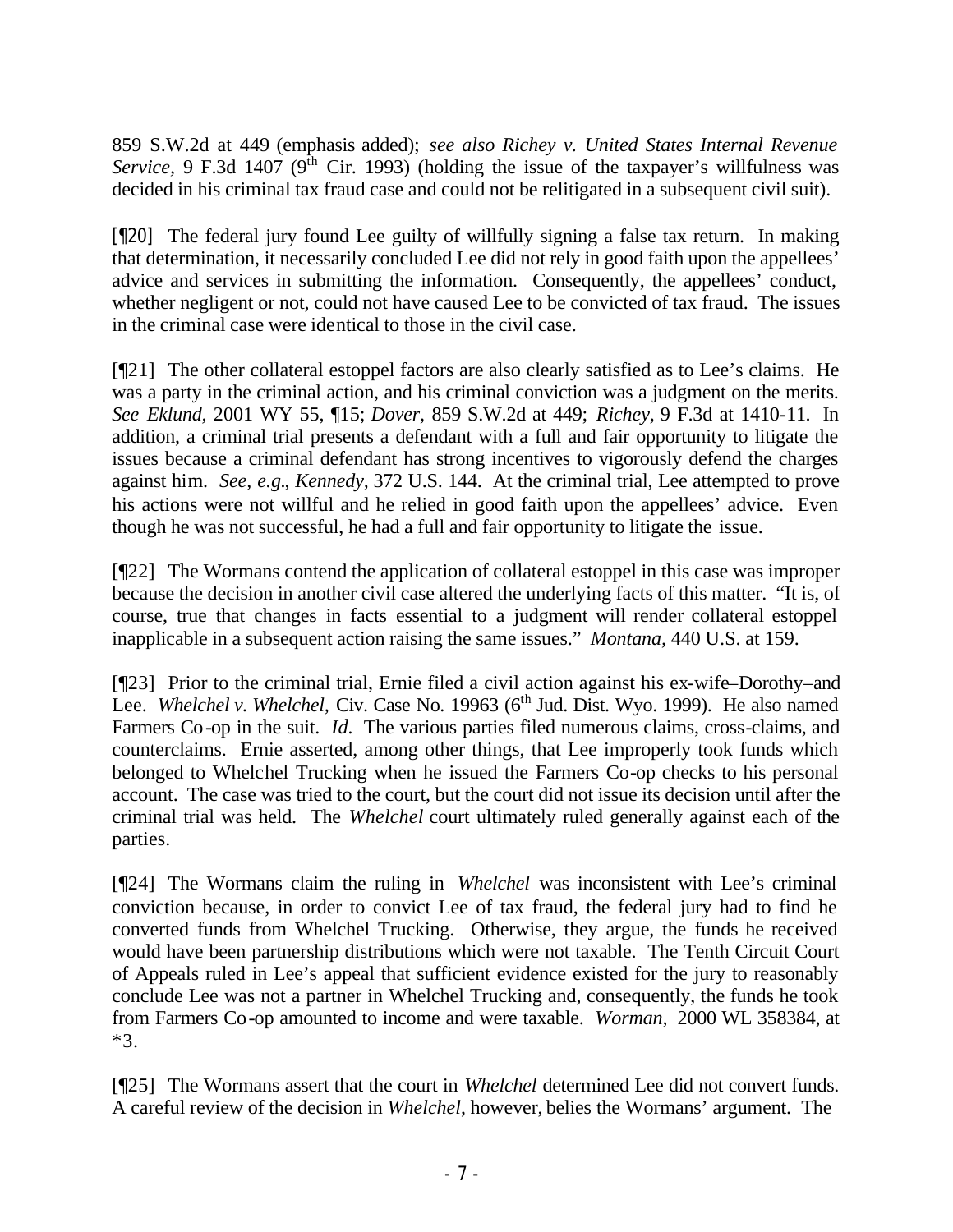*Whelchel* court did not conclude Ernie had failed to establish Lee wrongfully took Whelchel Trucking funds. In fact, that court did not examine the individual elements of any of the asserted causes of action. Instead, it simply ruled that none of the parties met their burden of proof because the evidence was too speculative to award a judgment to any party. The relevant portion of that court's decision letter stated:

> In conclusion I am going to find generally against each party on their claim against the others. The evidence before the court was so conflicting it was difficult to tell what the facts were. The lack of contracts, the lack of proper and timely accounting (by anyone), the sloppy information presented and placed in tax returns, and the misleading paper trail left the court with a dim view of the position advocated by each party. In other words, no one proved their case by a preponderance of the evidence despite what could be argued from a view of the various bottom lines. Equity and good justice, as I view it from the thorough review of this evidence requires that the parties be left where they entered.

[¶26] The *Whelchel* decision was not inconsistent with Lee's criminal conviction. The application of collateral estoppel in the case at bar was, therefore, appropriate because the underlying facts did not change.

# **2.** *Evelyn's Claims*

[¶27] The district court also dismissed Evelyn's claims. Like Lee, Evelyn maintained the appellees' wrongful conduct caused her to suffer damages including attorneys' fees from Lee's criminal case, damage to credibility and reputation, loss of value from a potential civil case, loss of consortium because of Lee's jail sentence, and civil tax penalties and interest. The district court ruled Evelyn was in privity with Lee in the criminal case because her claims derived entirely from Lee's conviction. The district court, therefore, concluded collateral estoppel barred her claims.

[¶28] Collateral estoppel may be applied to one who was a party to the prior proceeding or to one who was in privity with a party. *Tenorio,* 931 P.2d at 238-39. Privity exists when there is a close or significant relationship between the party and the nonparty. *Gambocz v. Yelencsics,* 468 F.2d 837, 841 (3d Cir. 1972); *see also Seamon v. Bell Telephone Company of Pennsylvania,* 576 F. Supp. 1458, 1461 (W.D. Penn. 1983), *aff'd*, 740 F.2d 958 (3d Cir. 1984); Restatement (Second) of Judgments § 85 cmt. f (1982). When a nonparty's interests are sufficiently represented by a party, the nonparty is considered to be a privy, and the preclusive effects of *res judicata* and collateral estoppel will apply to bar a subsequent action by a nonparty. *First Options of Chicago, Inc. v. Kaplan,* 913 F. Supp. 377, 383-84 (E.D. Penn. 1996); *Eubanks v. Federal Deposit Insurance Corporation*, 977 F.2d 166, 170 (5<sup>th</sup> Cir. 1992); Restatement (Second) of Judgments § 85(2) (1982). A nonparty is adequately represented in a prior action when a party "is so closely aligned to her interests as to be her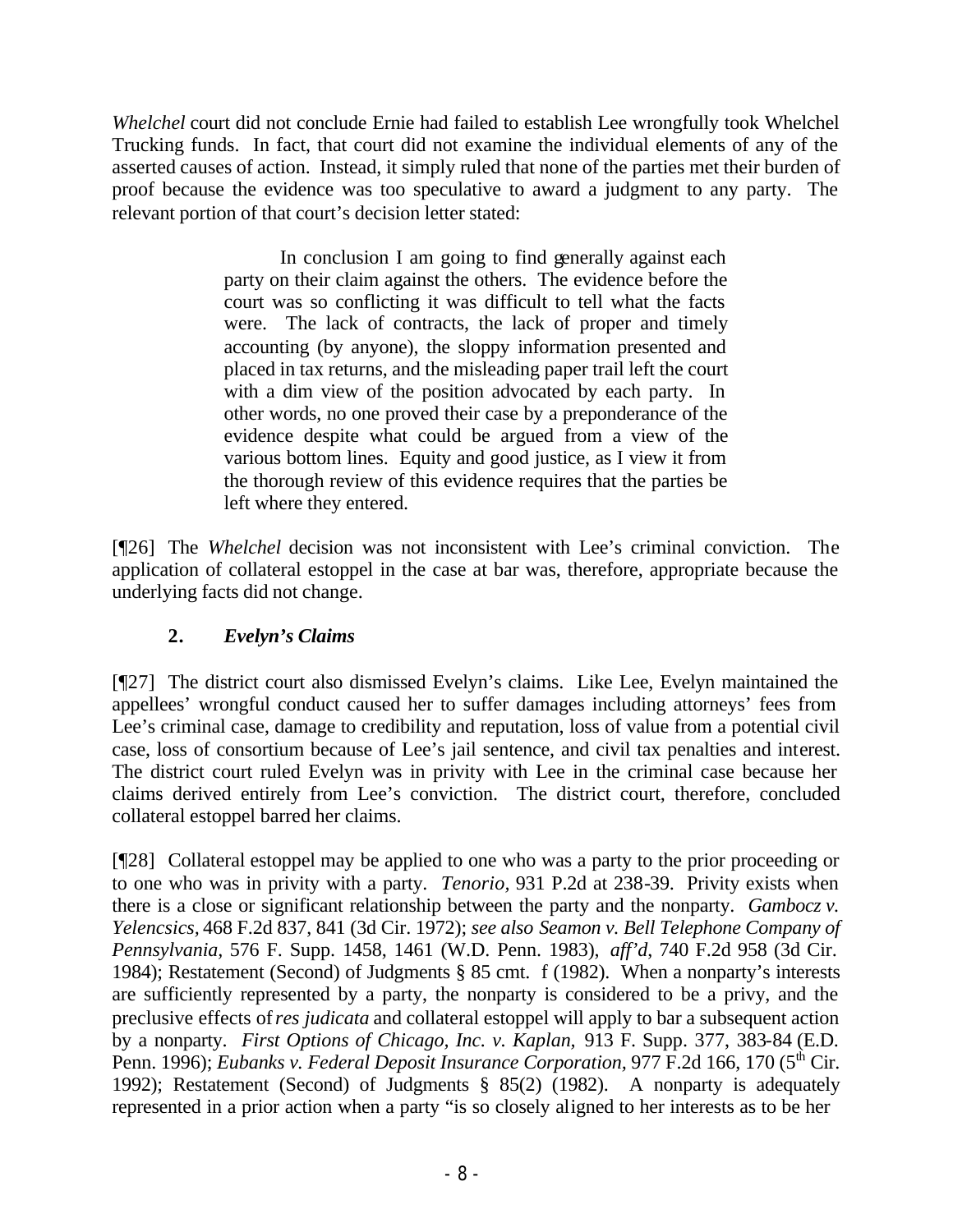virtual representative." *Eubanks,* 977 F.2d at 170. Thus, when the nonparty's claims derive from the claims asserted by the party, the nonparty will be bound by the prior judgment against the party. *Id.* 

[¶29] Most of Evelyn's asserted damages were actually injuries suffered by Lee; i.e., attorneys' fees from Lee's criminal case, damage to reputation and credibility, and loss of value from a potential civil case. It is questionable whether Evelyn could individually assert those claims for damages. In any event, we agree with the district court that, as to those claims, Evelyn was in privity with Lee.

[¶30] In order to prove the damages from Lee's conviction were caused by the appellees' wrongful conduct, Evelyn had to establish that Lee relied upon the appellees' advice and services. As we stated earlier in this opinion, that issue was fully litigated in the criminal case. The jury determined Lee acted willfully and did not rely in good faith upon the appellees' advice and services. Evelyn's claims derived entirely from Lee's conviction, and her interests were identical with Lee's interests in the criminal case. Evelyn is, therefore, bound by the determinations made in the criminal case.

[¶31] Evelyn also presented a claim for loss of Lee's consortium while he served his prison term. In Wyoming, a claim for loss of consortium is derivative of the injured party's claim. *See, e.g.*, *Massengill v. S.M.A.R.T. Sports Medicine Clinic, P.C.*, 996 P.2d 1132, 1137 (Wyo. 2000); *Verschoor v. Mountain West Farm Bureau Mutual Insurance Company*, 907 P.2d 1293, 1301 (Wyo. 1995). Therefore, if the injured party's claim fails, the loss of consortium claim must also fail. *Massengill,* 996 P.2d at 1137. The district court correctly concluded that, because Lee's claims were barred, Evelyn could not maintain her loss-of-consortium claim.

[¶32] Finally, Evelyn asserted the appellees' wrongful conduct caused her to incur civil tax penalties and interest. Illustration 11 of Restatement (Second) of Judgments § 85 (1982) recognizes the spouse of a person convicted of tax fraud may be independently liable for civil penalties and the criminal judgment is not preclusive against the spouse:

> 11. [The husband] is convicted of the crime of fraudulently understating his income tax liability. The government then brings a civil action against [the wife], [the husband's] spouse, to recover a civil penalty based upon the same tax return. The judgment in the criminal prosecution is not preclusive against [the wife] as to issues concerning [the wife's] liability for the penalty.

[¶33] The Tenth Circuit Court of Appeals has similarly recognized that spouses are separate and distinct income taxpayers even when they file joint tax returns. *Tavery v. United States,*  897 F.2d 1032, 1034 ( $10^{th}$  Cir. 1990). Consequently, a tax liability determination against one spouse is not preclusive against the other spouse in a subsequent case. *Id.* "'[A] wife who